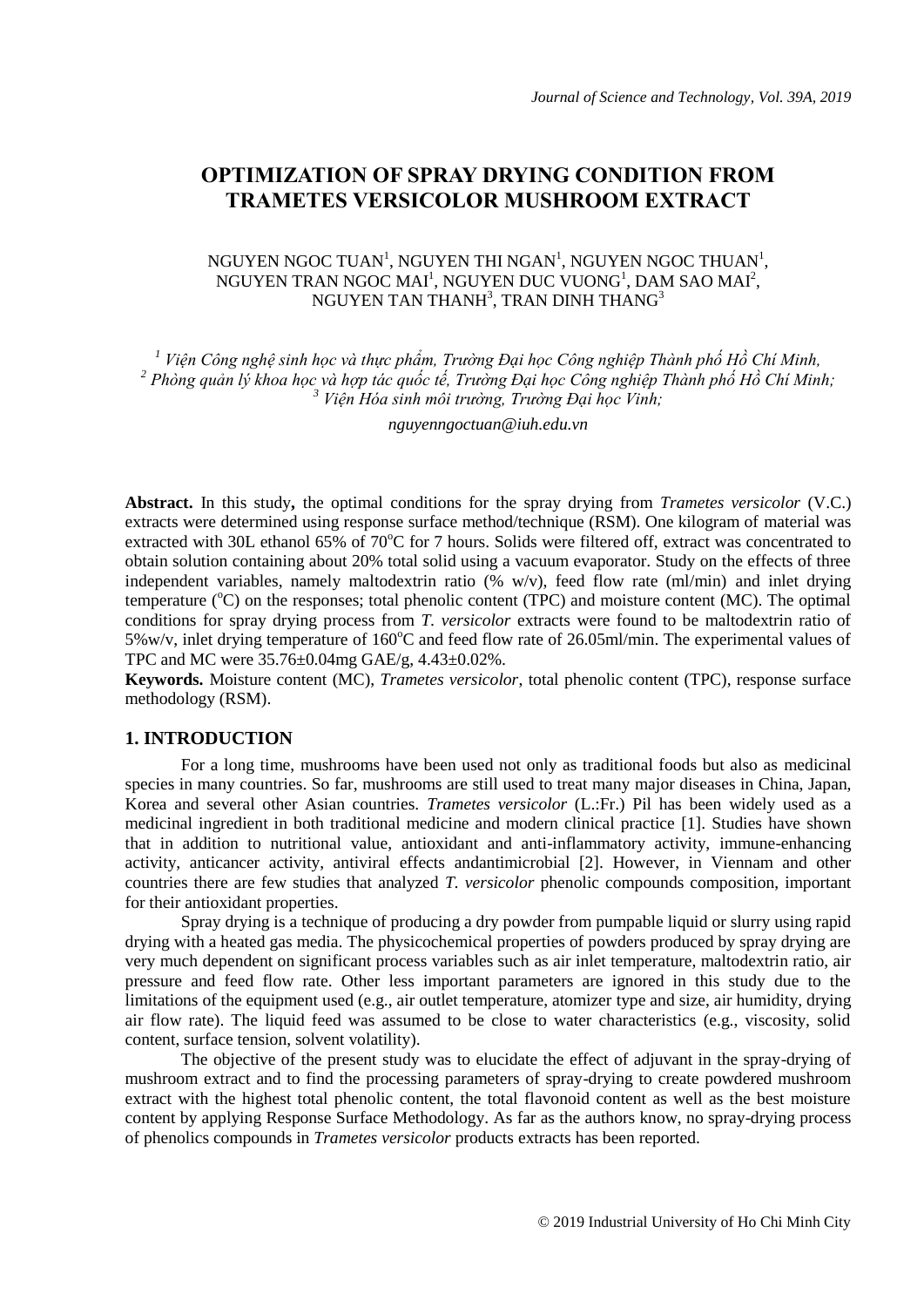## **2. MATERIAL AND METHODS**

## **2.1. Material**

The basidiomycetes of *Trametes versicolor* were collected at the Pumat National Park of Nghe An Province, Vietnam in September 2018 and identified by Prof. Dr. Ngo Anh, Department of Biology, Hue University. A voucher specimen (Vinh-TĐT 16092018) was deposited at the herbarium of the Department of Chemistry, Vinh University.

## **2.2. Methods**

## *2.2.1. Spray drying*

Spray drying of *Trametes versicolor* mushroom extract with maltodextrin as an additive (wall material) at different ratios was performed using a Buchi B-290 mini spray dryer. The mushroom extract was then mixed with maltodextrin at a ratio of 5%, 10% and 15% (w/v), inlet temperature used to optimize the model were 140, 150 and 160°C. Feed rates used were 20, 25, 30 ml/min. After spray drying processing, the *Trametes versicolor* mushroom powder thus obtained was stored in small glass jars with screw caps to evaluate their ending product quanlity.

### *2.2.2. Moisture content (MC)*

The moisture content was determined based on AOAC method (AOAC, 2000). Triplicate samples of *Trametes versicolor* mushroom powder (5g) were weighed and dried in oven at 105ºC until its weight is constant.

## *2.2.3. Total Phenolic Content (TPC)*

The TPC was measured according to the method reported by Singleton *et al.* [3] with some modifications. This method is based on measuring color change caused by reagent by phenolates in the presence of sodium carbonate. 1ml of sample was mixed 5ml of Folin – Ciocalteu's solution. After 3 min, 4ml of 7.5% sodium carbonate solution was added to mixture and adjusted to 10 ml with deionized water. The mixture was allowed to stand at room temperature in the dark environment for 60 min. The color change was determined by scanning the wavelength at 765nm (Agilent 8453 UV – Visible Spectrophotometer) since maximum absorbance was obtained. TPC of the *Trametes versicolor* extract was determined as mg gallic acid equivalent using the standard curve prepared at different concentrations of gallic acid (10-60  $\mu$ g/ml, y = 0.011x – 0.005; R<sup>2</sup> = 0.998) and reported as mgGAE/g dry weight (DW). *2.2.4. Experimental design*

Response Surface Methodology was used to determine the optimum levels of maltodextrin ratio (% w/v), feed flow rate (ml/min) and inlet drying temperature ( $^{\circ}$ C) as drying on two responses namelyTPC and MC in the *Trametes versicolor*extracts spray-drying. These three factors, namely maltodextrin ratio (A), inlet drying temperature (B) and feed flow rate (C) were coded into three levels (- 1, 0, +1). The coded independent variables used in the RSM design are shown in table 1. Ranges of maltodextrin ratio, inlet drying temperature and feed flow rate and the central point were selected based on preliminary experimental results [4-10].

## **3. RESULTS AND DISCUSSION**

## **3.1. Model Fitting**

The responses consisting of TPC and MC for Spray drying from *Trametes versicolor* mushroom (V.C) extracts were optimized based on the box-behnken. The box-behnken with three independent variables was used as follows: maltodextrin ratio, inlet drying temperature and feed flow rate. The input range of the selected variables was determined by the preliminary experiments (Table 1). Two dependent variables including total phenolic content and moisture content were determined following spray-drying under optimal conditions. These experimental values were compared with those of the predicted values to check the validity of the model.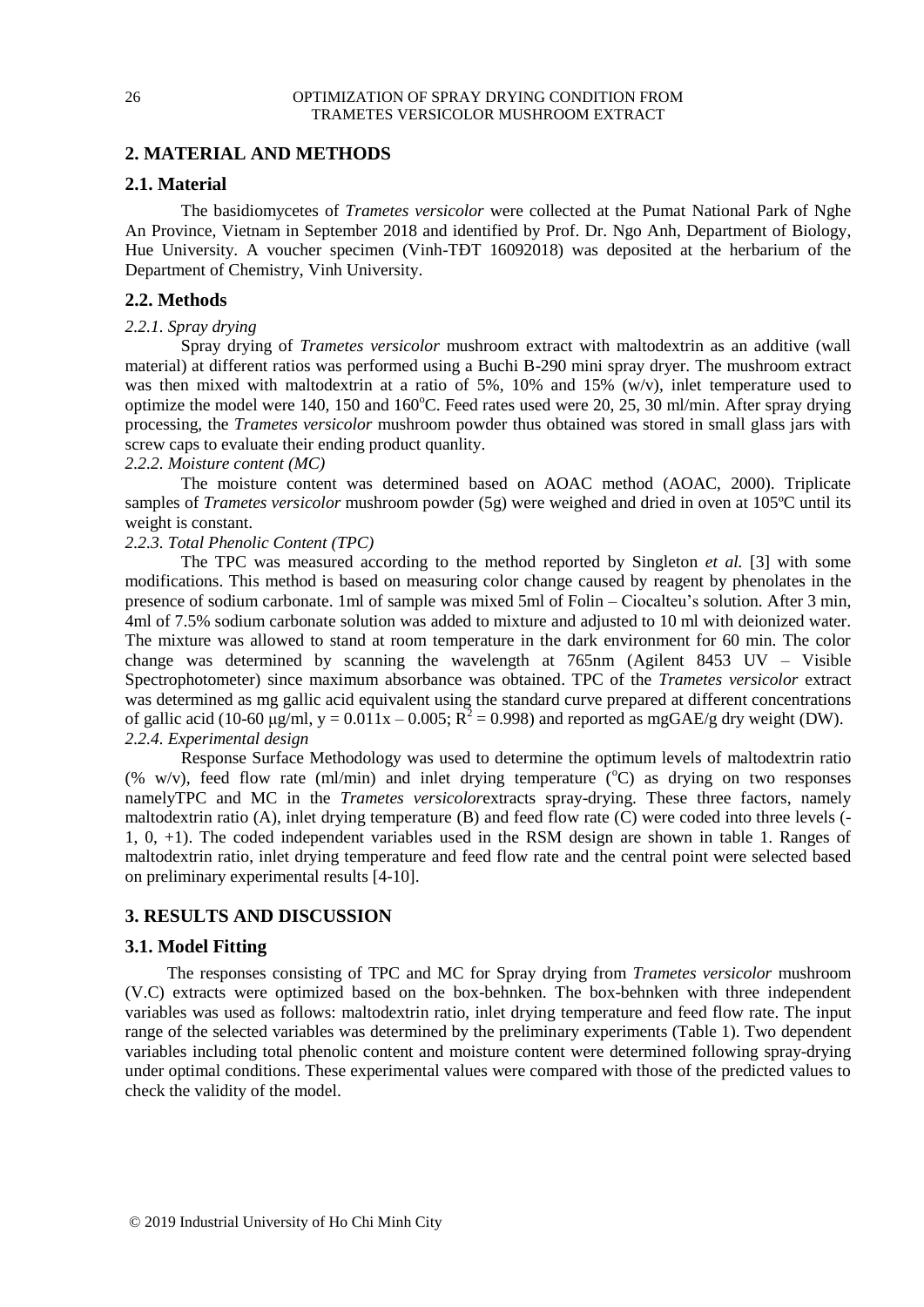#### OPTIMIZATION OF SPRAY DRYING CONDITION FROM 27 TRAMETES VERSICOLOR MUSHROOM EXTRACT

| Independent variables                    | Coded symbols | Coded variable levels |      |     |
|------------------------------------------|---------------|-----------------------|------|-----|
|                                          |               |                       |      |     |
| Maltodextrin ratio (%)                   |               |                       |      |     |
| Inlet drying temperature $({}^{\circ}C)$ |               | 140                   | l 50 | 160 |
| Feed flow rate (ml/min)                  |               |                       |      |     |

Table1: Coded level of independent variables used in the RSM design

The effects of the extraction parameters were evaluated using the program Design- Expert®, version 7.0.0. The response variable was fitted be a second- order polynomial model as follows:

> $X_i^2 + \sum \beta$ i

| Table2: Experimental Design and Response Values |                  |                  |                                   |            |         |  |
|-------------------------------------------------|------------------|------------------|-----------------------------------|------------|---------|--|
| <b>RUN</b>                                      | Maltodextrin     | Inlet drying     | Feed flow                         | <b>TPC</b> | MC      |  |
|                                                 | ratio            | temperature      | rate                              | $Y_1$      | $Y_2$   |  |
|                                                 | $A($ %w/v $)$    | $B(^{\circ}C)$   | $C \left( \frac{ml}{min} \right)$ | (mgGAE/g)  | $(\% )$ |  |
| $\mathbf{1}$                                    |                  |                  | 0                                 | 37.69      | 5.37    |  |
| $\overline{2}$                                  |                  | $+$              | $\boldsymbol{0}$                  | 36.48      | 4.41    |  |
| 3                                               | $^{+}$           |                  | $\boldsymbol{0}$                  | 29.79      | 7.16    |  |
| $\overline{4}$                                  | $^{+}$           | $^{+}$           | $\boldsymbol{0}$                  | 28.08      | 4.59    |  |
| 5                                               | $\boldsymbol{0}$ |                  |                                   | 34.79      | 6.43    |  |
| 6                                               | $\boldsymbol{0}$ | $^{+}$           |                                   | 32.95      | 4.54    |  |
| 7                                               | $\boldsymbol{0}$ |                  | $^{+}$                            | 35.04      | 6.63    |  |
| 8                                               | $\boldsymbol{0}$ | $^{+}$           | $^{+}$                            | 34.58      | 4.87    |  |
| 9                                               |                  | $\boldsymbol{0}$ |                                   | 36.72      | 5.72    |  |
| 10                                              | $+$              | $\overline{0}$   |                                   | 28.42      | 6.53    |  |
| 11                                              |                  | $\boldsymbol{0}$ | $^{+}$                            | 37.25      | 5.91    |  |
| 12                                              | $^{+}$           | $\boldsymbol{0}$ | $+$                               | 29.26      | 6.83    |  |
| 13                                              | $\boldsymbol{0}$ | $\overline{0}$   | $\boldsymbol{0}$                  | 34.12      | 6.04    |  |
| 14                                              | $\boldsymbol{0}$ | $\boldsymbol{0}$ | $\boldsymbol{0}$                  | 34.03      | 6.09    |  |
| 15                                              | $\mathbf{0}$     | $\overline{0}$   | $\boldsymbol{0}$                  | 34.18      | 6.01    |  |
| 16                                              | $\boldsymbol{0}$ | $\overline{0}$   | $\boldsymbol{0}$                  | 34.21      | 6.03    |  |
| 17                                              | $\boldsymbol{0}$ | $\boldsymbol{0}$ | $\boldsymbol{0}$                  | 34.24      | 6.06    |  |

i Table2: Experimental Design and Response Values

 $X_i + \sum \beta$  $\boldsymbol{k}$ 

 $y = \beta_0 + \sum \beta$ 

 $\boldsymbol{k}$ 

i

The values of the two evaluation indices for each spray-drying condition were listed in Table 2. The maximal TPC was 37.69 mgGAE/g at maltodextrin ration5%w/v, Inlet drying temperature  $140^{\circ}$ C and feed flow rate 25mL/min; The minximal MC was 4.41% atmaltodextrin ration 5%w/v, Inlet drying temperature 160°C and feed flow rate 25ml/min. From the multiple linear regression analyses of the 17data entries, empirical second-order polynomial models of TPC and MC scavenging capacity were derived (Table 3).

| Response    | Model equations                                                                                                                    |        | p-value  |  |  |  |
|-------------|------------------------------------------------------------------------------------------------------------------------------------|--------|----------|--|--|--|
| $Y_1 - TPC$ | $Y_1 = 35.35 - 0.28A - 2.09B + 0.95C - 0.075AB + 0.69AC +$<br>$0.093BC + 0.14A^2 - 0.46B^2 + 0.17C^2$                              | 0.9993 | < 0.0001 |  |  |  |
| $Y_2 - MC$  | $Y_2 = 6.29 - 0.78A + 0.30B + 1.12C - 0.24AB + 0.065AC +$<br>$0.033\text{BC} - 0.65\text{A}^2 - 0.0006\text{B}^2 + 0.87\text{C}^2$ | 0.9988 | < 0.0001 |  |  |  |

Table3: Empiric second- order polynomial model of TPC and MC

ANOVA results for multiple regression analysis and response surface quadratic model of  $Y_1, Y_2$ were evaluated using the corresponding F, p and  $\mathbb{R}^2$  values (Table 4). F values of Y<sub>1</sub>and Y<sub>2</sub> were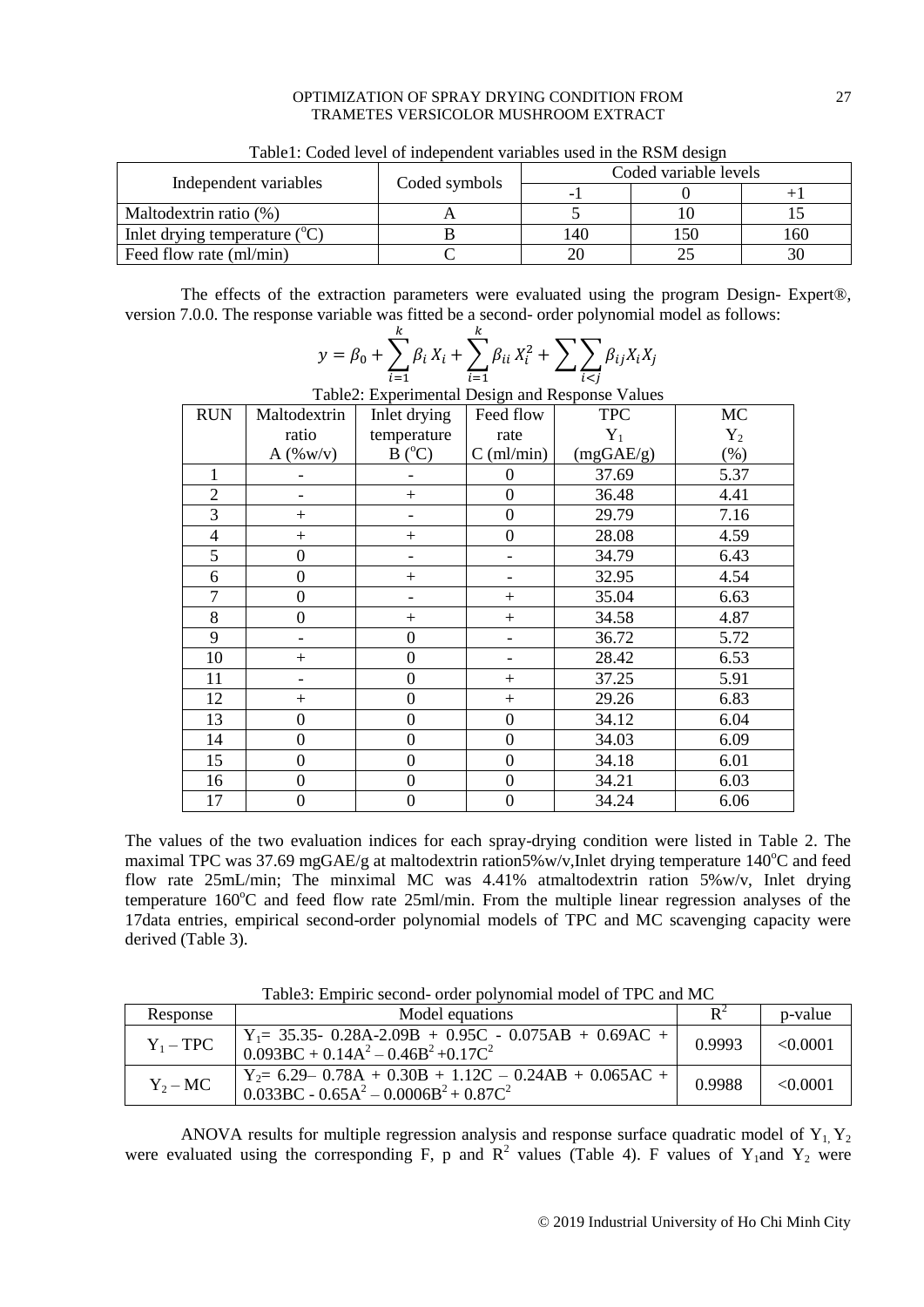#### 28 OPTIMIZATION OF SPRAY DRYING CONDITION FROM TRAMETES VERSICOLOR MUSHROOM EXTRACT

calculated to be 1041.74; 653.29, both leading to a p-value<0.05, suggesting the both the models were statistically extremely significant. The models' coefficient of determination  $(R^2)$  were 0.9993and 0.9988, indicating that more than 99.93% and 99.88% of the response variability were explained, and supporting a good accuracy and ability of the established model within the range limits used. The F-values of Lack of Fit of  $Y_1$ , Y<sub>2</sub>were 3.88; 3.30, respectively, implying that the Lack of Fit was not significant relative to the pure error. This indicated that the accuracy of the polynomial model was adequate.

| Source      | $Y_1 - TPC$ |                          | $Y_2-MC$ |                          |  |
|-------------|-------------|--------------------------|----------|--------------------------|--|
|             | F- value    | p- value                 | F- value | p- value                 |  |
| Model       | 1041.74     | $<0.0001***$             | 653.29   | $<0.0001***$             |  |
| A           | 13.40       | $<0.0081**$              | 866.09   | $<0.0001***$             |  |
| B           | 1897.08     | $<0.0001***$             | 323.65   | $<0.0001***$             |  |
| C           | 13.57       | $0.0078**$               | 155.76   | $<0.0001***$             |  |
| AB          | 4.04        | $0.0844^{N5}$            | 351.10   | $<0.0001***$             |  |
| AC          | 30.77       | $0.0009***$              | 2.29     | $0.1740^{NS}$            |  |
| <b>BC</b>   | 1.55        | $0.2528^{NS}$            | 1.64     | $0.24\overline{13^{NS}}$ |  |
| $A^2$       | 5.39        | $0.05\overline{32}^{NS}$ | 954.21   | $<0.0001***$             |  |
| $B^2$       | 450.62      | $<0.0001***$             | 0.64     | $0.4500^{N_S}$           |  |
| $C^2$       | 0.51        | $0.4986^{NS}$            | 108.66   | $<0.0001***$             |  |
| Lack of Fit | 3.88        | $0.1118^{NS}$            | 3.30     | $0.1396^{NS}$            |  |
| $R^2$       | 0.9993      |                          | 0.9988   |                          |  |

Table4: Regression coefficients of the predicted second- order polynomial models for the total phenolic compoundsand moisture content.

 $*p< 0.05$ ;  $*p< 0.01$ ;  $**p< 0.001$ ; NS: non-significant.

### **3.2. Optimization and Model Verification**

Based on the empirical second- order polynomial model, the experimental data was analyzed by RSM using the Design- Expert 7.0 software. The X- and Y- axes of the three- dimensional response surfaces represented two factors, for maltodextrin ratio and inlet drying temperature(feed flow rate = 25ml/min), inlet drying temperatureand feed flow rate (maltodextrin ratio = 10%), maltodextrin ratio and feed flow rate (inlet drying temperature =  $150^{\circ}$ C). The Z- axes represented one of the four evaluation indices (TPC, MC). Twodimensional response surfaces were constructed as depicted in Fig 1.



Fig 1: Response surface of TPC and MC. (A) TPC, (B) MC .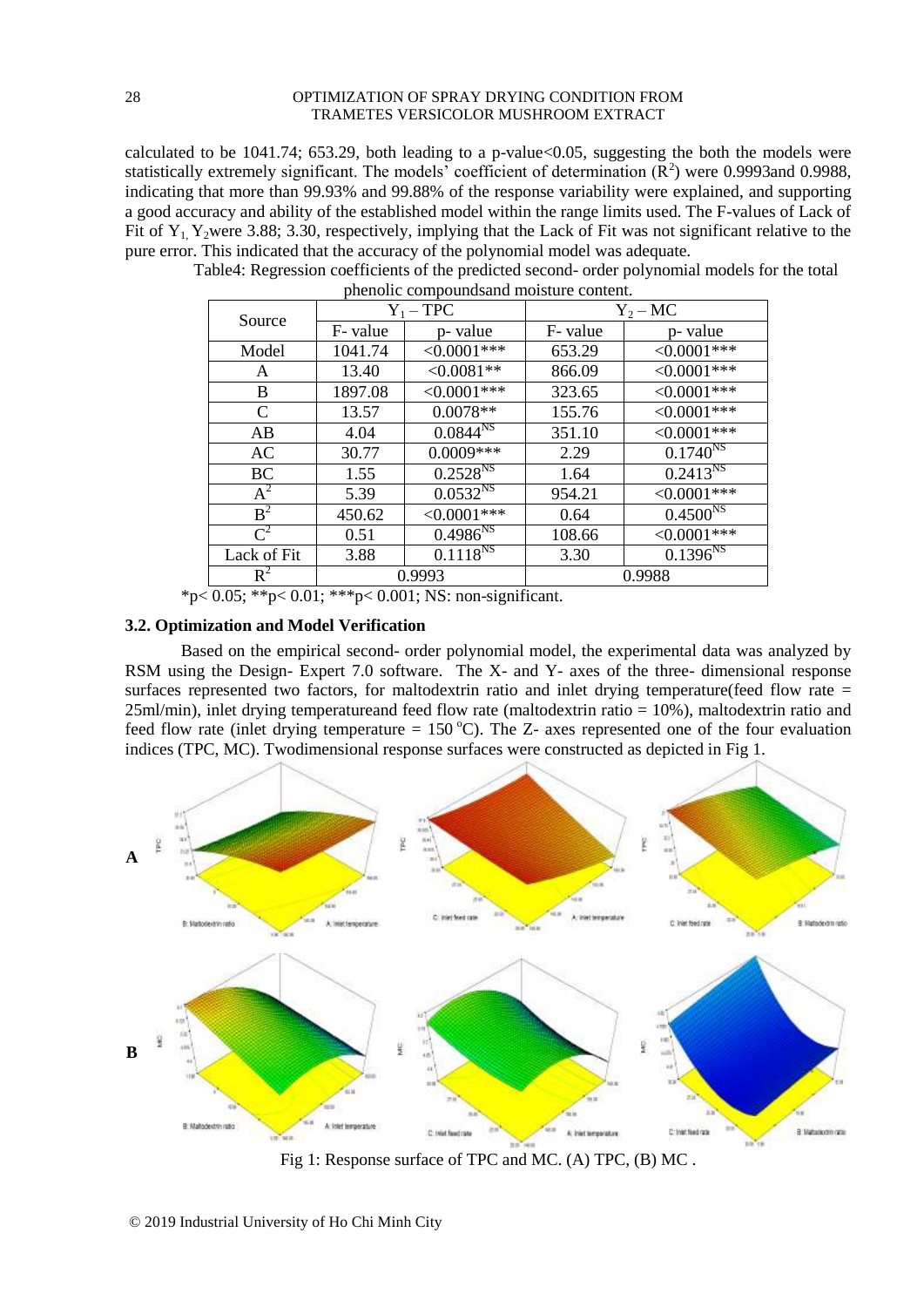#### OPTIMIZATION OF SPRAY DRYING CONDITION FROM 29 TRAMETES VERSICOLOR MUSHROOM EXTRACT

The optimal values of the independent variables were obtained by solving second - order regression equations using a numerical optimization method. Experimental data suggested the existence of optimization of total phenolic compound and moisture content occurred with feed flow rate 26.05ml/min, Mmaltodextrin ratio 5% at  $160^{\circ}$ C.

Table 5: Optimum conditions, predicted and experimental values of responses on spray drying of Trametes versicolorextract<sup>a</sup>.

|   | Independent variables |               | Dependent variables (Response) | Optimum value             |           |  |
|---|-----------------------|---------------|--------------------------------|---------------------------|-----------|--|
| A | B                     | $\mathcal{C}$ |                                | Experimental <sup>b</sup> | Predicted |  |
|   | 160                   | 26.05         | Y                              | $35.76 \pm 0.04$          | 36.3266   |  |
|   |                       |               | $4.43 \pm 0.02$                | 4.4817                    |           |  |

<sup>a</sup>A, Maltodextrin ratio (%); B, Inlet drying temperature; C, Feed flow rate(ml/min); Y<sub>1</sub>, TPC (mgGAE/g);  $Y_2$ , MC (%). <sup>b</sup>Mean  $\pm$  standard deviation (SD) of four determinations (n= 4) from two crude extract

replications.

## **4. CONCLUSION**

This study showed that the optimal conditions for spray drying from *Trametes versicolor* mushroom (V.C) extracts. The optimal conditions for process spray drying from *T. versicolor* extracts were found to be maltodextrin ratio of 5%w/v, inlet drying temperature of  $160^{\circ}$ C and feed flow rate of 26.05ml/min. The experimental values of Total Phenolic Content (TPC) and Moisture Content (MC) were 35.76±0.04mg GAE/g, 4.43±0.02%.

## **REFERENCES**

[1]. Chu K, Ho S, Chow A. Coriolus versicolor: a medicinal mushroom with promising immunotherapeutic values. J Clin Pharmacol. 2002;42(9):976–84.

[2]. Puia, I. C., Aida, P., Chedea, V. S., Leopold, N., Bocsan, I. C., & Buzoianu, A. D., 2018. Characterization of

Trametes versicolor: Medicinal Mushroom with Important Health Benefits. *Notulae Botanicae Horti Agrobotanici Cluj-Napoca, 46*(2), 343-349.

[3]. Singleton, V.L.; Orthofer, R.; Lamuela-Raventos, R.M., 1999. Analysis of total phenols and other oxidation substrates and antioxidants by means of Folin – Ciocalteu reagent. *Meth.Enzymol*. , 299, 152-178.

[4]. Susantikarn, P., Donlao, N., 2016. Optimization of green tea extracts spray drying as affected by temperature and maltodextrin content, *International Food Research Journal* 23(3): 1327-1331.

[5]. Krishnaiah D., Sarbatly R., Nithyanandam R., 2011, Optimization of spray for drying Morinda citrifolia L. Fruit extract, *Journal of Applied Sciences*, 11(13): 2276-2283.

[6]. Kartheek A., Valerie O., 2013, Optimization of microencapsulation of probiotics in raspberry juice by spray drying, *Food Science and Technology*, 50, 17-24.

[7]. Gulsah Caliskan , S. Nur Dirim, 2013, The effects of the different drying conditions and the amounts of maltodextrin addition during spray drying of sumac extract, *Food and Bioproducts processing*, 91(4), 539-548.

[8]. Cortés-Rojas D.F., Souza C.R.F., Oliveira W.P., 2015, Optimization of spray drying conditions for production of *Bidens pilosa* L. dried extract,*Chemical engineering research and design*, 93, 366-376.

[9]. Hammami C., René F., Marin M., 1999, Process-quality optimization of the vacuum freeze drying of apple slices by the response surface method, *International Journal of Food Science and Technology*, 34, 145-160.